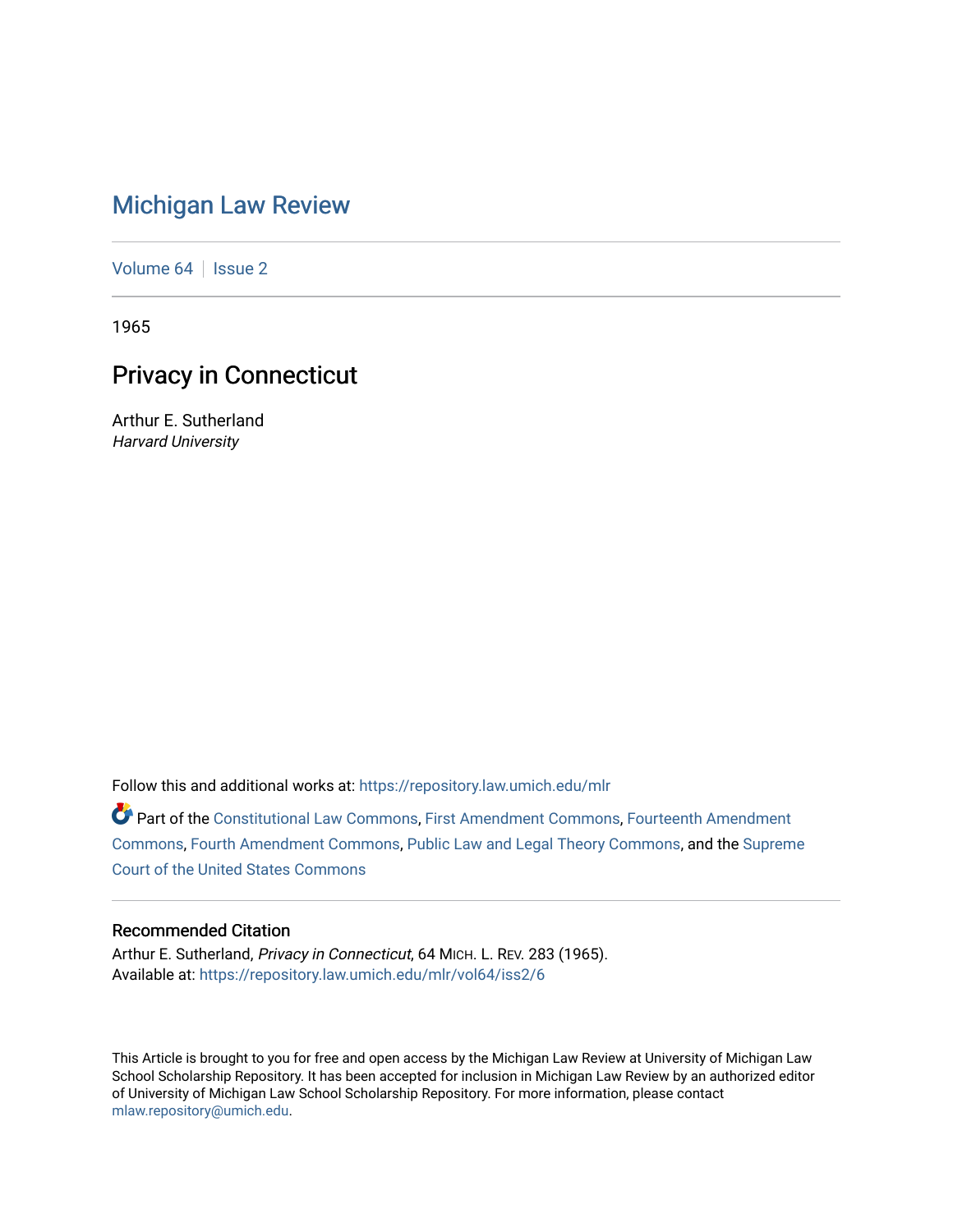### **PRIVACY IN CONNECTICUT**

#### *Arthur E. Sutherland\**

OCCASIONALLY a judgment of our Supreme Court, delivered in a superficially petty case, suddenly before our startled eyes displays fundamentals of our constitutional theory. Thus, in *Griswold v. Connecticut,1* holding unconstitutional an 1879 Connecticut statute forbidding all persons to use contraceptive devices, the Court found it necessary to discover a "right of privacy" latent in the Bill of Rights and incorporated into the due process clause of the fourteenth amendment. The outcome of the case is satisfying; all nine Justices joined in saying, in one way or another, that Connecticut's statute was nonsense. I am happy to see this limit on public intrusion into private affairs. But the dramatic traits of the case were the necessity felt by five Justices for some comfortingly specific rule in the Constitution which would outlaw Connecticut's statute, and their choice of a "right of privacy" as such a rule. These are five wise and thoughtful judges; one is struck by their sense that they must explain their decision by discovering some pre-existing rule, more definite than "due process" with its vague contours.

From time to time the American intellectual, like all human beings, changes his ideas as to the ideal balance of power in government. Between about 1920 and 1940, wise men at Faculty Club tables and in *New Republic* editorials viewed the federal judiciary with dismay. Throughout this period, the typical academician was a man deeply imbued with faith in majorities. He was certain that all men were inherently good and wise, and that if it were not for the evil machinations of a series of tyrannies, democratic processes would long since have made the world a pleasant place in which to live. There was always some person or organization that was blamed for the non-arrival of Eden: Attorney General Mitchell Palmer, big business, Wall Street, munitions-makers, and, recurrently of course, the Supreme Court of the United States. At that time we felt that if only we could strike off the shackles imposed on majorities by such bad people, mankind, born free but in many places in chains, would again rule itself benignly, and we should all be quite happy.

Between 1938 and 1948, a change of political theory developed in the intellectual life of the United States, a change so profound that men even now hesitate to see it plainly. Some thinkers during

1. 381 U.S. 479 (1965).

[283]

Bussey Professor of Law, Harvard University.--Ed.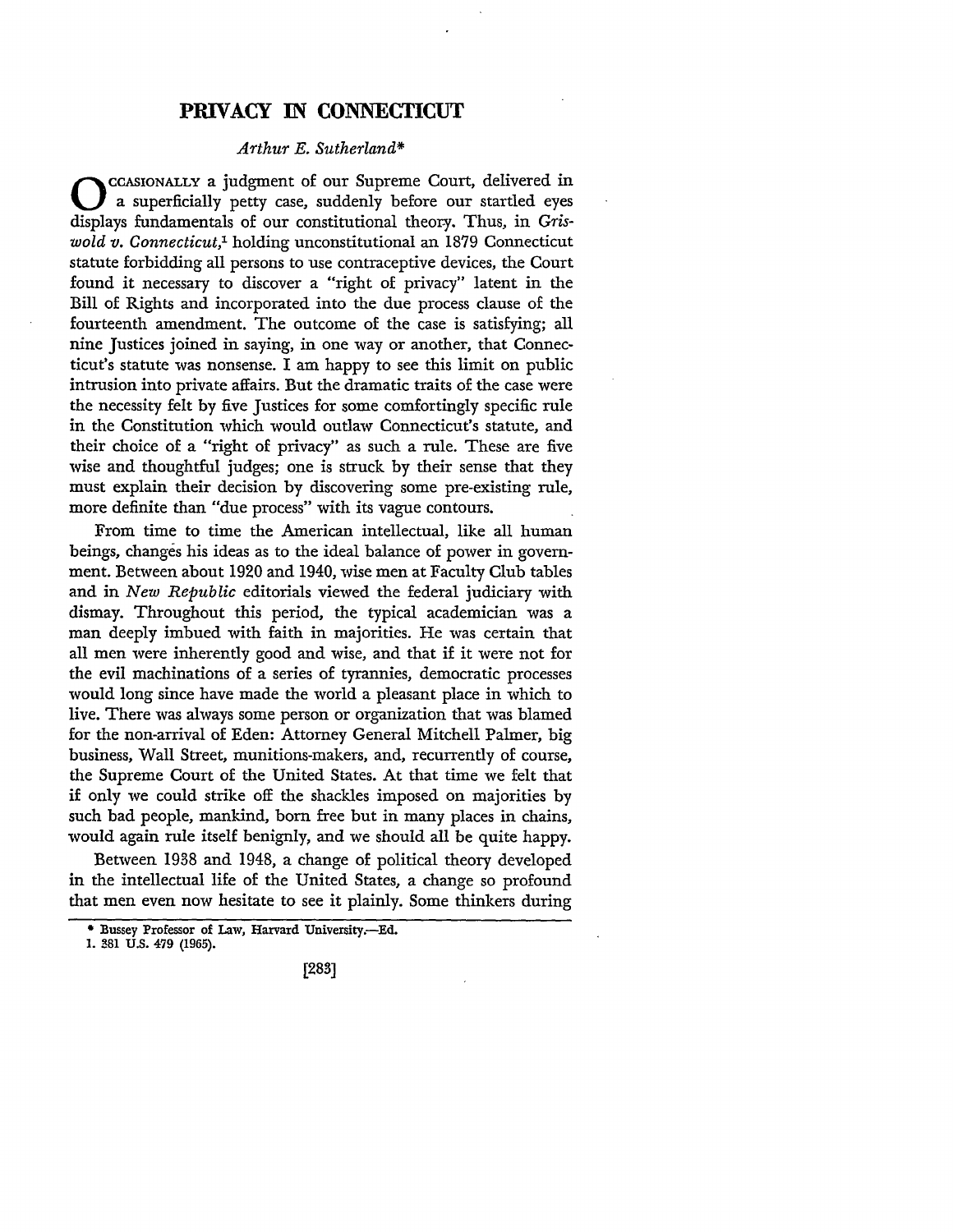that sad decade were revising their evaluation of majoritarian institutions; things done in Germany, Italy, and Russia, as well as certain activity in the United States, had unsettled previous premises of democratic political thinking. Hitler's popularity among the German people, public support of the Un-American Activities Committee and the McCarthy hearings, ancient racial wrongs, recurring state censorship statutes attempting to suppress books which might disturb the social and political ideas of the young-all these brought about a certain amount of revisionism in our ideas about the Supreme Court. Ever since 1905 we academics had poked fun at Mr. Justice Peckham for asking with dismay, "are we all ... at the mercy of legislative majorities?"2 In the 1950's these jests of ours came to seem a little less droll than they had a half-century earlier. In 1952 Professor Rostow of the Yale Law School stated our revised credo when he published his distinguished essay, "The Democratic Character of Judicial Review."3 Upon some of us who had been votaries of unreviewed majoritarianism, there had suddenly burst fearful demonstrations that unrestricted majorities could be as tyrannical as wicked oligarchs. Maybe Peckham's views were not so absurd after alll

This revolution in concepts left us with explanations to make. We still had to sacrifice to the old gods, as men always must. We could not say in *so* many words that democratic societies should be permitted to produce cruelty, injustice, and stupidity simply because these are traits occasionally exhibited by all mankind. We could not say in plain terms that occasionally we have to select wise and able people and give them the constitutional function of countering the democratic *process,* at least for a *time,* until a sober second thought can correct a first thought which had opposite characteristics. To avoid the open challenge to our political faiths involved in appealing from the many to the Nine in order to correct the injustice of the majority, we have sought from time to time to reassure ourselves by repeating the comforting statement that the Supreme Court does not simply say that this or that state or federal measure is so cruel or outrageous that it clashes with an undefinable, but nevertheless effective, constitutional negation of cruelty or outrage. We feel obliged to maintain our abiding democratic orthodoxy by · telling ourselves that if we really try hard enough we can rediscover a pre-existing set of hard and fast rules instituted long ago by majority vote of our ancestors, which the Supreme Court has only

3. 66 IIARv. L. REv. 193 (1952),

<sup>2.</sup> Lochner v. New York, 198 U.S. 45 (1905).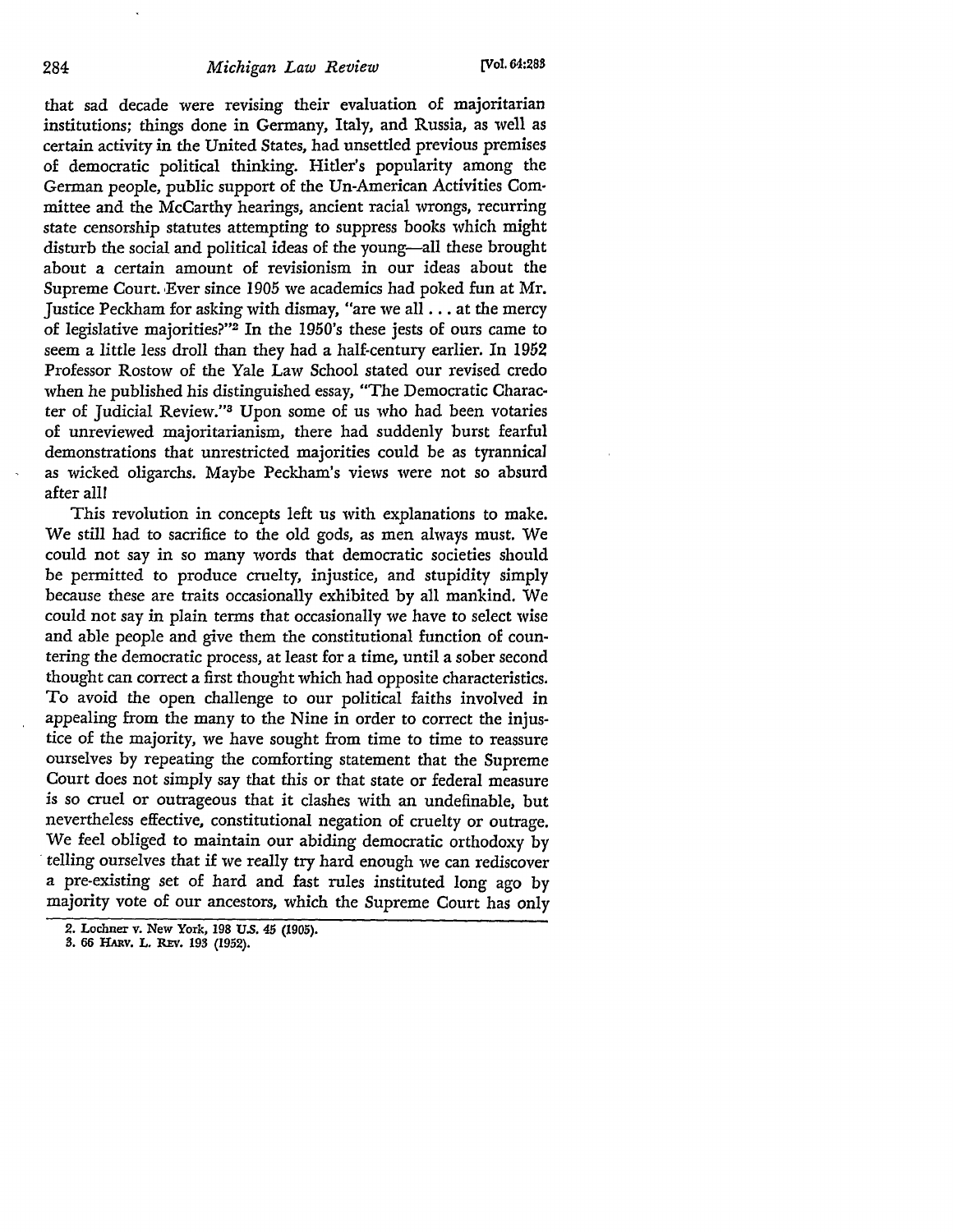$\bar{ }$ 

to read and apply and which will nullify the outrageous state or federal prescription.

This tension between traditional statements of democratic policy and realism of present-day perceptions emerged in 1947 and 1952 in a classic dialogue between Justices Black and Frankfurter.4 Mr. Justice Black, seeking to document the existence of certain fundamental rights which must not be violated by the states, found the requisite specifics in the first eight amendments, which he felt were "incorporated" in the fourteenth amendment. Mr. Justice Frankfurter, although dissatisfied with the position of Mr. Justice Black, could find no substitute adequate to explain the revisory function of the Supreme Court. Indeed, Mr. Justice Frankfurter could not bring himself to say, in so many words, that the Court was performing a necessary, albeit anti-democratic, function. In *Rochin v. California5* he stoutly affirmed:

The vague contours of the Due Process Clause do not leave judges at large. We may not draw on our merely personal and private notions and disregard the limits that bind judges in their judicial function. Even though the concept of due process of law is not final and fixed, these limits are derived from considerations that are fused in the whole nature of our judicial process. . .. These are considerations deeply rooted in reason and in the compelling traditions of the legal profession.<sup>6</sup>

The trouble is that Mr. Justice Frankfurter still left us as much at large as we were with mere "due process of law" or with Coke's "common right and reason" in *Doctor Bonham's Case.1* 

*Griswold v. Connecticut* is the most recent demonstration of this tension between the necessity for majoritarianism and the aspiration to an undefinable "justice" in government. The extraordinary thing about this case is not its result, but rather the divergencies in the theories of the Justices who wrote the opinions to explain it. Every newspaper reader now knows that the two Connecticut statutes in question provided a fine or imprisonment for the use of any drug or instrument for the purpose of preventing conception, and directed punishment of any person who counseled or assisted another in the use of contraceptive devices, as if he were himself the principal offender. The Connecticut court convicted and fined the

<sup>4.</sup> This debate appeared in Adamson v. California, 332 U.S. 46 (1947), and Rochin v. California, 342 U.S. 165 (1952).

<sup>5. 342</sup> U.S. 165 (1952).

<sup>6.</sup> Id. at 169-71. See CARDOZO, THE PARADOXES OF LEGAL SCIENCE (1928); CARDOZO, THE GROWTH OF THE LAW (1924); CARDOZO, THE NATURE OF THE JUDICIAL PROCESS (1921). 7. 8 Co. Rep. 107a, 113b (1610).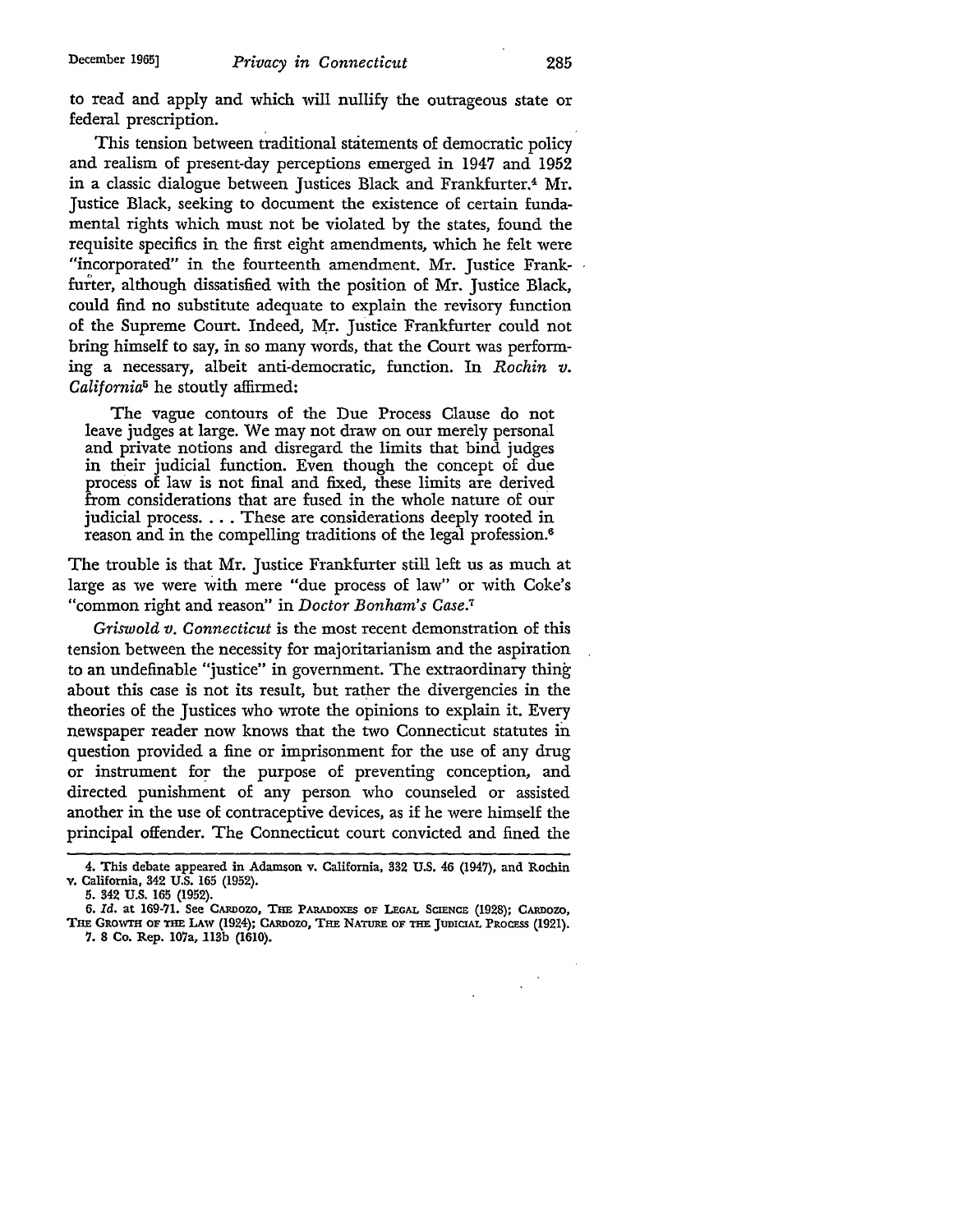Executive Director of the Planned Parenthood League of Connecticut and a cooperating physician for giving information about contraception *to* married persons. Seven of the nine United States Supreme Court Justices found this state action unconstitutional for a diversity of reasons. The other two, Justices Stewart and Black, expressed the view that this was "an uncommonly silly law ... obviously unenforceable, except in the oblique context of the present case."8 Nevertheless, after examining the first, third, fourth, fifth, and ninth amendments, which were relied upon by the various prevailing opinions, the *two* dissenters found nothing which would invalidate a law proscribing contraceptives. Similarly, they found the due process clause of the fourteenth amendment *to* be insufficiently explicit *to* satisfy our aspiration to leave repeal of legislation *to* legislators.

The opinion of the Court expressed the views of only five Justices -Douglas, Clark, Goldberg, Brennan, and Chief Justice Warrenand the last three felt obliged *to* add some further views in a separate concurring opinion. Justices Harlan and White did not accept the opinion of the Court, although both agreed that the statute was unconstitutional.

The Court's five-Justice opinion found in the fourteenth amendment certain latent guarantees "penumbral" to the specifics of the Bill of Rights; these penumbra! guarantees include "privacy and repose,'' which were regarded as specific enough to justify the finding of unconstitutionality. The Court's reasoning ran something like this: The fourteenth amendment forbids certain matters which are specified in the first eight amendments. These specifications of the first eight amendments are of two classes-explicit and "penumbra!"; in the latter category is a "right of privacy," not mentioned by name in the Constitution, but still an identified and established right. The Court is therefore finding the law, not making it according to its own predispositions, and it is not sitting "as a super-legislature *to*  determine the wisdom, need, and propriety of laws that touch economic problems, business affairs, or social conditions."<sup>0</sup>

To this day, no one knows precisely what the words "due process of law" meant to the draftsmen of the fifth amendment, and no one knows what these words meant to the draftsmen of the fourteenth amendment, or to the many other men who took part in the ratification of either of these provisions. However, the subjective reactions

<sup>8. 381</sup> U.S. at 527.

<sup>9.</sup> *Id.* at 482.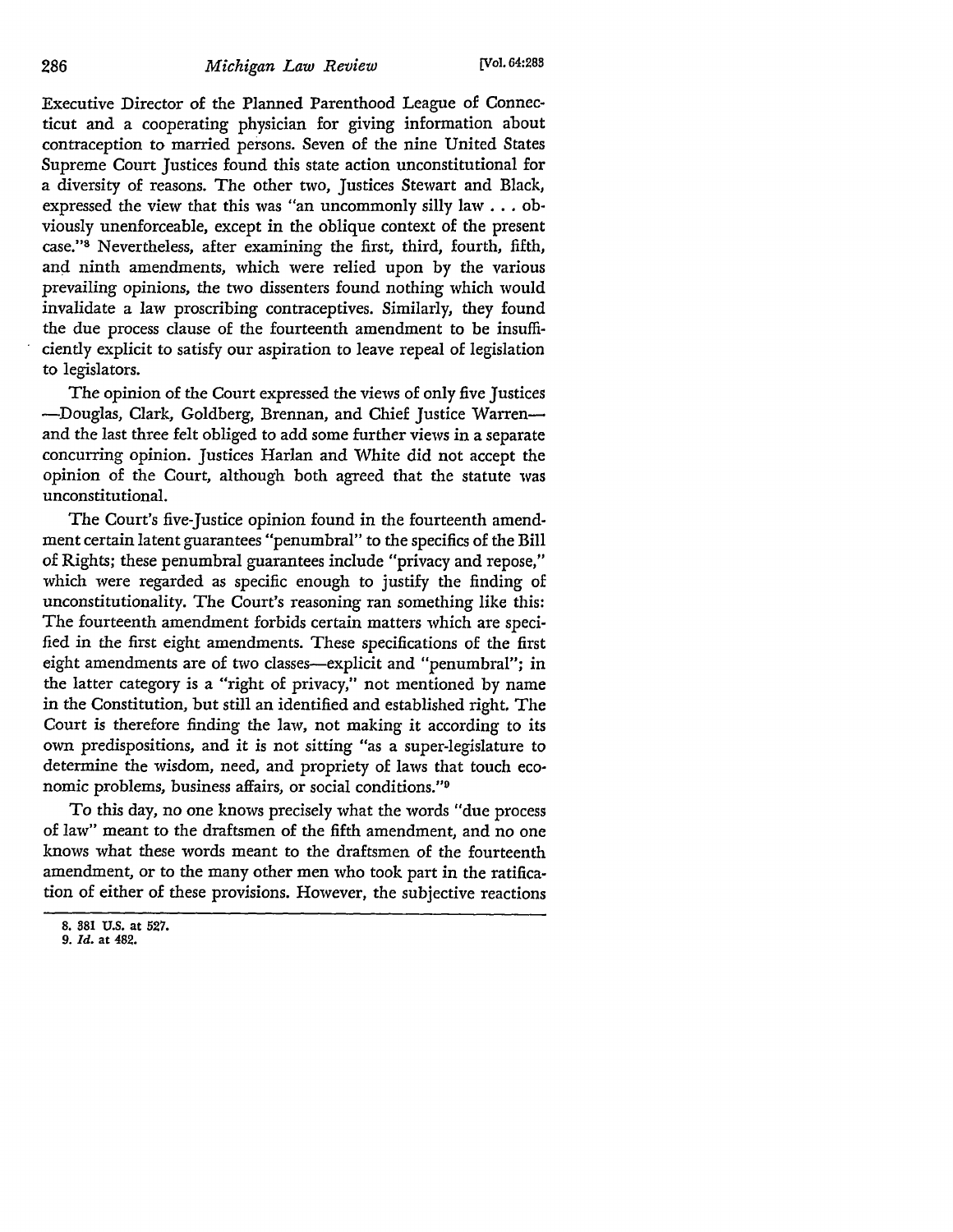of long-dead constitution-makers are not now significant. What is important is the use which the Supreme Court has made of these words. A common element runs through the several judgments of constitutional invalidity of state action in which states were found to have extorted a confession by long and wearying questions; obtained a confession by fraud; pumped out a man's stomach against his will to provide evidence against him; exposed a school child to schoolroom prayers unwelcome to the child or his parents; censored motion pictures on religious grounds; put a lecturer at a state university in jail until he explained his lectures to the state attorney general; used race as a criterion by which to separate people in public schools even when the education is as good, in objective quality, for one race as it is for another; denied parents the privilege of sending their children to a private rather than a public school; ransacked a doctor's office to find a list of his patients; searched a woman's house and found indecent pictures in a trunk; or punished a physician who gave advice to a husband and wife on how to avoid having unwanted children. The common element is a sense of outrage produced by official pressure on an individual; in the reasoning of the Supreme Court, such pressure produces no good social result and produces undue hardship on the oppressed individual. But is "outraging the Supreme Court's serise of justice" any more definite than "denying due process of law?"

The unspecific quality of this statement of the common element in all these situations raises the question of the Supreme Court's sitting "as a super-legislature to determine the wisdom, need, and propriety of laws." However, it was precisely this characterization of its function which the Court's *Griswold* opinion disclaimed. Not every state measure that arouses a sense of outrage in the minds of some people is unconstitutional; such a rule would render most state legislation invalid. In describing the early nineteenth century concept of the relationship between federal and state power, Mr. Justice Holmes once stated:

In those days it was not recognized as it is today that most of the distinctions of the law are distinctions of degree. If the States had any power it was assumed that they had all power, and that the necessary alternative was to deny it altogether.10

Thus, whereas a great outrage perpetrated by a state violates the due

<sup>10.</sup> Panhandle Oil Co. v. Mississippi *ex rel.* Knox, 277 U.S. 218, 223 (1928) (dissenting opinion). Mr. Justice Holmes was commenting on Mr. Chief Justice Marshall's statement in McCulloch v. Maryland, 17 U.S. (4 Wheat.) 159, 164 (1819), that "the power to tax involves the power to destroy."